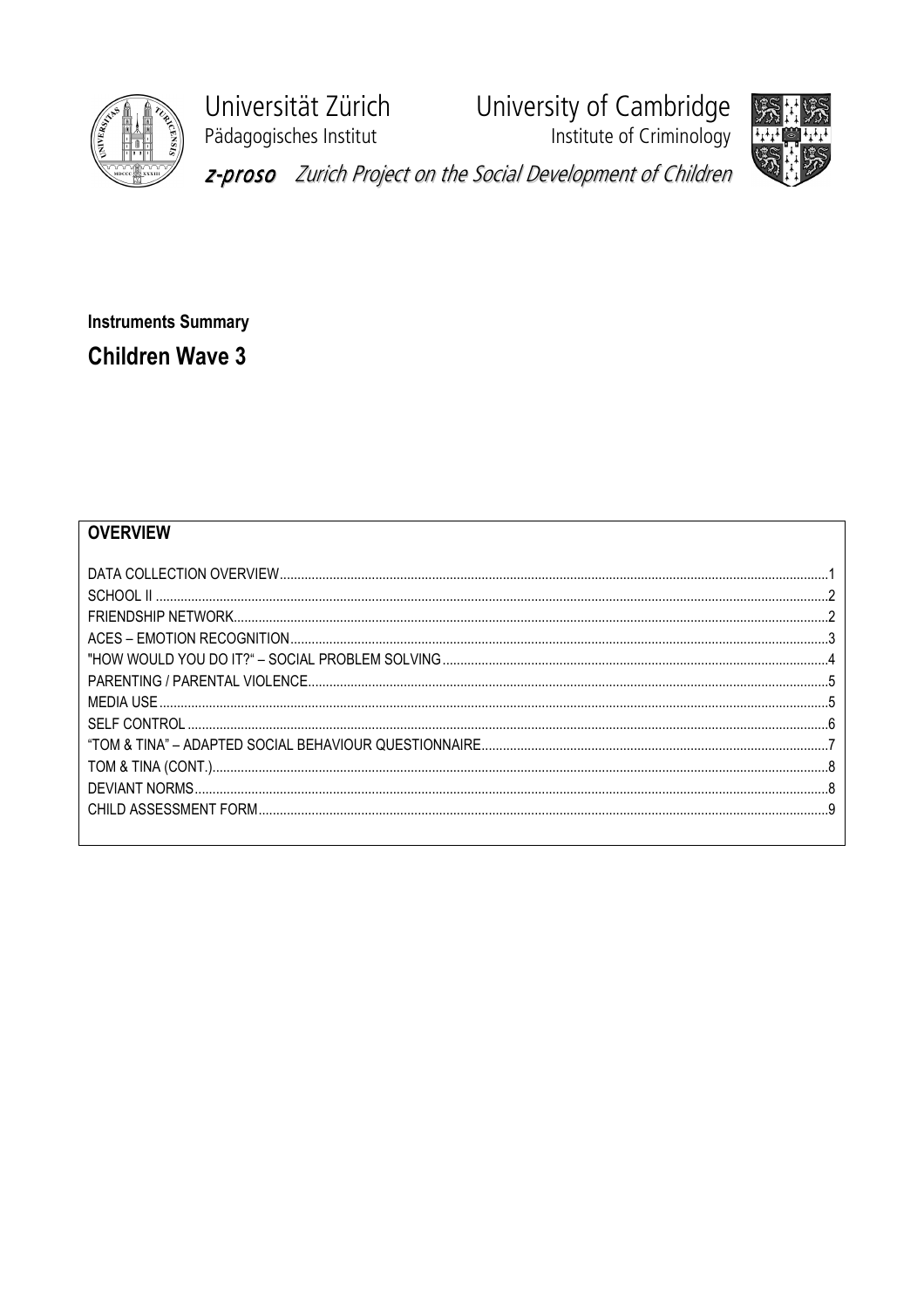## Data Collection Overview Interview Language German / Swiss-German Interviewee Target child: median age 9.1 years Interview Setting • Computer aided personal face-to-face interviews. • No other persons than the interviewer and the target child were present during the interviews. • Interviews were conducted at the child's school in a separate room during regular class hours. Children who moved away from a study school were interviewed at home. Fieldwork 27.09.2006 – 26.01.2007 (main fieldwork in study schools: 30.10.2006 – 1.12.2006) Number of Completed Interviews 1322 of (1361 at Wave 1 and 1335 at Wave 2) Interview Duration<br>(Median) 37:00 minutes

Note Instruments are listed in the same order as in the questionnaire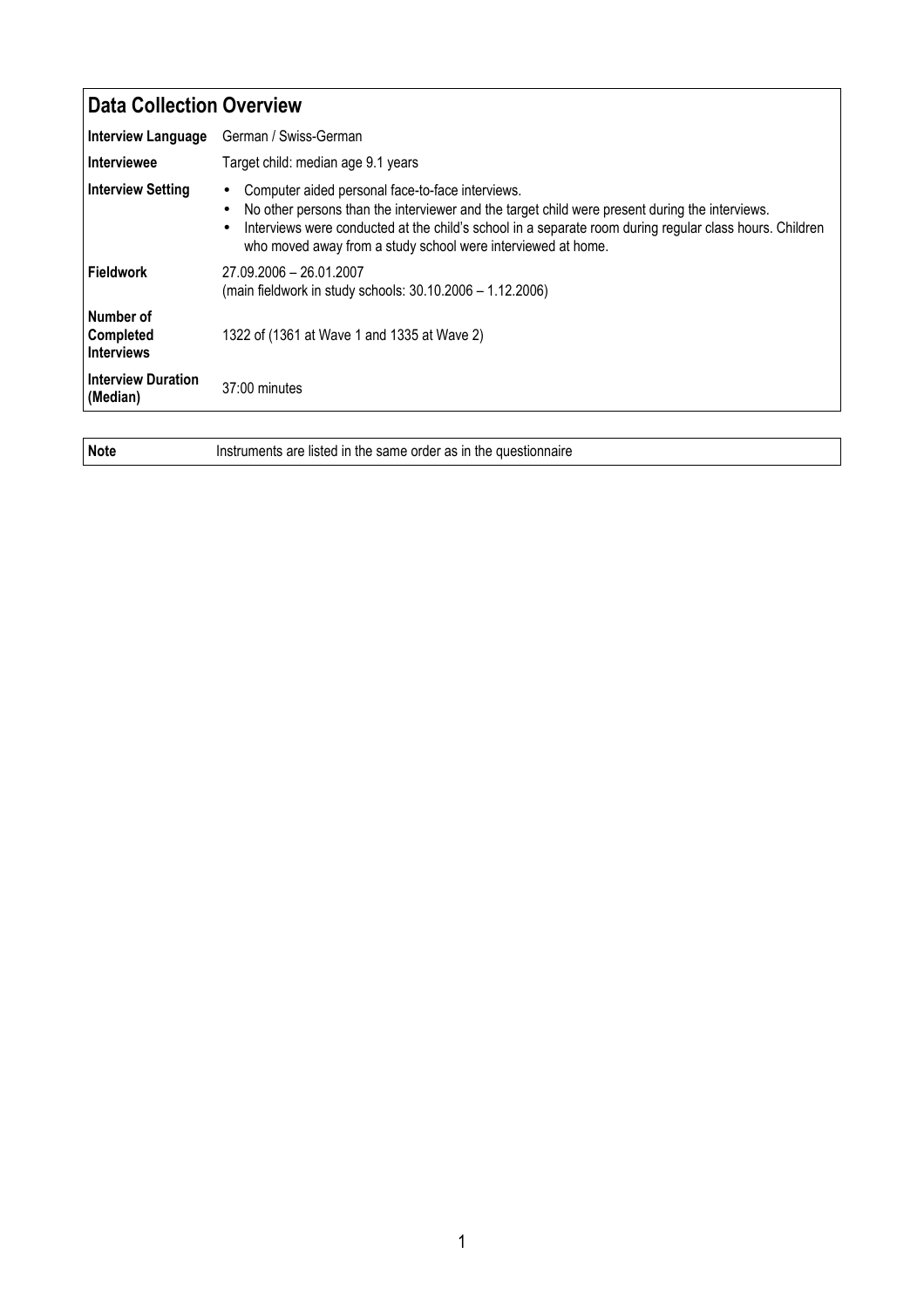| <b>School II</b>                            |                                                                                                     |
|---------------------------------------------|-----------------------------------------------------------------------------------------------------|
| Source/Developer                            | z-proso Project Team                                                                                |
| <b>Description</b>                          | A brief assessment of the child's attachment to school and its actors.                              |
| Measured concepts /<br><b>Subdimensions</b> | School bonding<br>$\bullet$<br>• Relationship to teacher<br>Relationship to classmates<br>$\bullet$ |
| <b>Number of Items</b>                      | 3                                                                                                   |
| <b>Response Categories</b>                  | 4-point Likert scale (from "very much /well" to "not at all")                                       |
| <b>Item Example</b>                         | • "How do you get along with your teacher?"                                                         |
| Administration<br><b>History</b>            | Wave 3                                                                                              |

| <b>Friendship Network</b>                   |                                                                                                                                                                                                                                                                                                                                                                                                              |
|---------------------------------------------|--------------------------------------------------------------------------------------------------------------------------------------------------------------------------------------------------------------------------------------------------------------------------------------------------------------------------------------------------------------------------------------------------------------|
| Source/Developer                            | z-proso Project Team                                                                                                                                                                                                                                                                                                                                                                                         |
| <b>Description</b>                          | An assessment of the child's closest friends that allows insights into the child's acculturation degree as<br>well as deviant behaviour in the peer group.<br>The interviewed child has to give an estimation of how many friends s/he has, thereafter s/he chooses 2<br>best friends. The child answers several questions regarding the two chosen friends (ethnic background,<br>deviant behaviour, etc.). |
| Measured concepts /<br><b>Subdimensions</b> | • Friendship network<br>• Best friends (two):<br>• Personal details<br>Where they first met<br>Languages spoken (in the peer group and at home)<br>School achievements<br>Deviant behaviour                                                                                                                                                                                                                  |
| Number of Items                             | $1+2*9=20$                                                                                                                                                                                                                                                                                                                                                                                                   |
| <b>Response Categories</b>                  | specific for each question                                                                                                                                                                                                                                                                                                                                                                                   |
| <b>Item Example</b>                         | "What language does your friend mainly speak at home with his parents?"<br>$\bullet$<br>• "Did your friend hit or kick someone at school in the past year?"                                                                                                                                                                                                                                                  |
| <b>Administration</b><br><b>History</b>     | Wave 3                                                                                                                                                                                                                                                                                                                                                                                                       |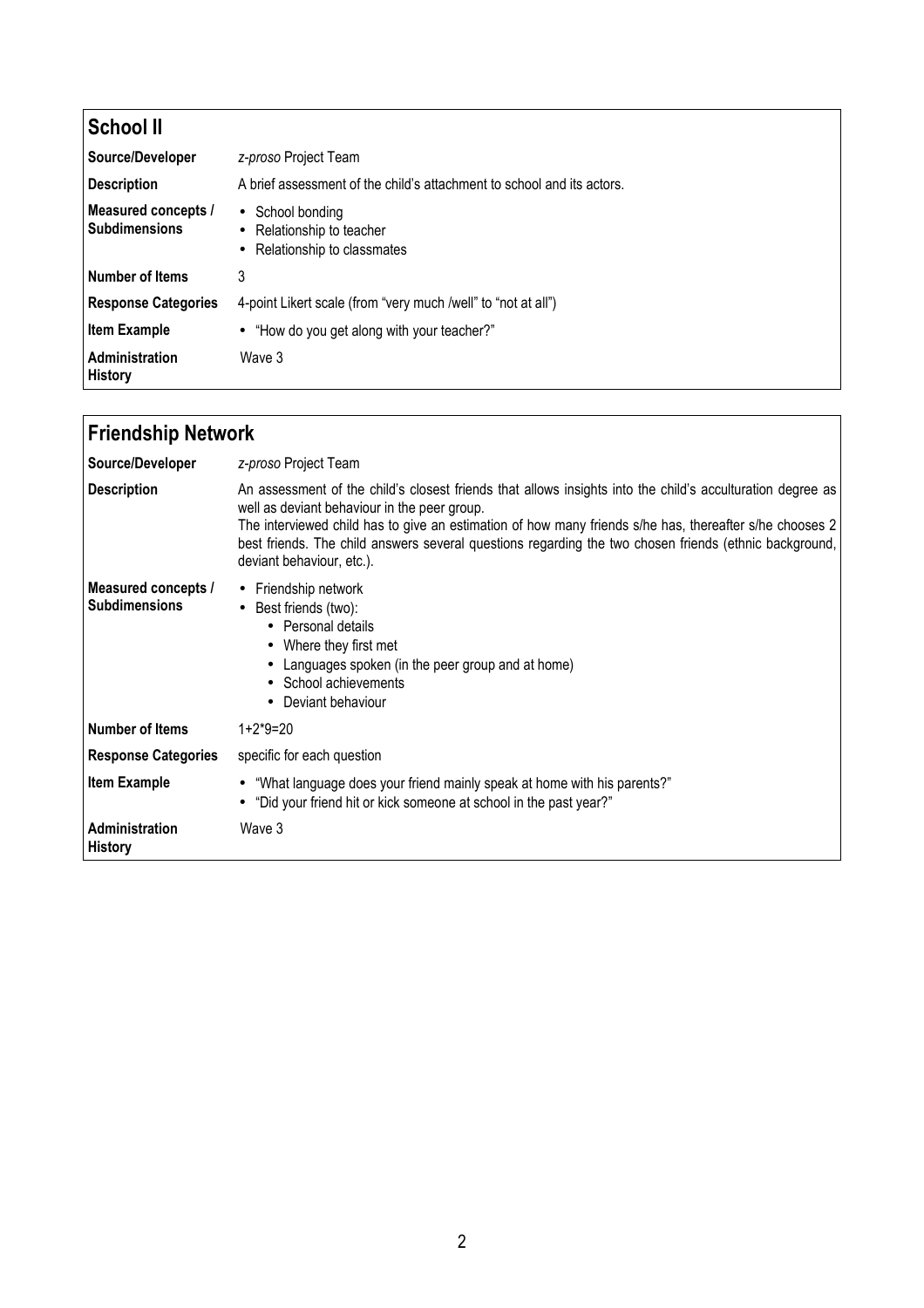| <b>ACES - Emotion Recognition</b>                 |                                                                                                                                                                                                                                                                                                                                                                                                                                                                                                                                                                                                                                                                                                                                                                                                                                                                                                                                                                                                                                                                                                                                                                      |
|---------------------------------------------------|----------------------------------------------------------------------------------------------------------------------------------------------------------------------------------------------------------------------------------------------------------------------------------------------------------------------------------------------------------------------------------------------------------------------------------------------------------------------------------------------------------------------------------------------------------------------------------------------------------------------------------------------------------------------------------------------------------------------------------------------------------------------------------------------------------------------------------------------------------------------------------------------------------------------------------------------------------------------------------------------------------------------------------------------------------------------------------------------------------------------------------------------------------------------|
| Source/Developer                                  | David Schultz (University of Maryland)<br>Schultz, D., C. Izard & G. Bear (2004). "Children's emotion processing: Relations to emotionality and<br>$\bullet$<br>aggression", Development and Psychopathology, 16, 371-387.                                                                                                                                                                                                                                                                                                                                                                                                                                                                                                                                                                                                                                                                                                                                                                                                                                                                                                                                           |
| <b>Adaptations</b>                                | Given the very different ethno-cultural context in Switzerland as compared to the U.S., the picture<br>series used for the facial recognition test was completely newly developed, i.e. new pictures of<br>children living in Switzerland were taken and pictures were selected on the basis of a calibration<br>procedure carried out among primary and secondary school pupils as well as education science<br>students. On that basis 28 test pictures were selected for wave 1. A thorough analysis of the Wave 1<br>data combined with a reanalysis of the initial calibration picture sample led to a new picture selection<br>at Wave 3. Accordingly, 18 pictures used at Wave 2 were used again and 6 previously unused<br>pictures were newly selected.<br>While the original instrument consists of three elements, namely emotion recognition in faces, in<br>social situations, and in social behaviours, the present version is limited to emotion recognition in<br>faces, and in social situations.<br>For the Wave 3 test, data from Wave 1 were analysed. Based on this analysis a slightly different<br>selection of pictures was used for Wave 3. |
| <b>Description</b>                                | Assessing Children's Emotional Skills (ACES) is designed to assess emotion recognition abilities amongst<br>children. The instrument consists of two parts. The first part is a series of facial photographs of children.<br>For each photograph the interview child is asked to guess what feeling the face shown expresses.<br>The second part follows the same logic but the child is now read verbal stimuli instead of showed<br>photographs. For each statement the child is asked to guess how the child might feel in this situation.                                                                                                                                                                                                                                                                                                                                                                                                                                                                                                                                                                                                                        |
| <b>Measured Concepts/</b><br><b>Subdimensions</b> | General emotion recognition skills<br>Anger bias in emotion recognition                                                                                                                                                                                                                                                                                                                                                                                                                                                                                                                                                                                                                                                                                                                                                                                                                                                                                                                                                                                                                                                                                              |
| <b>Number of Items</b>                            | 24 facial photographs (of which 18 had been used at wave 1) (+1 explanatory intro picture)<br>15 situation vignettes<br>$\bullet$                                                                                                                                                                                                                                                                                                                                                                                                                                                                                                                                                                                                                                                                                                                                                                                                                                                                                                                                                                                                                                    |
| <b>Response Categories</b>                        | "happy", "sad", "angry", "fear", "no feeling", or "no answer"                                                                                                                                                                                                                                                                                                                                                                                                                                                                                                                                                                                                                                                                                                                                                                                                                                                                                                                                                                                                                                                                                                        |
| <b>Item Example</b>                               | "Juan walks down the hall. A big kid walks right at Juan and tells him to get out of the way. How do you<br>think Juan feels now?"                                                                                                                                                                                                                                                                                                                                                                                                                                                                                                                                                                                                                                                                                                                                                                                                                                                                                                                                                                                                                                   |
| Administration<br><b>History</b>                  | Wave 1, adapted for Wave 3                                                                                                                                                                                                                                                                                                                                                                                                                                                                                                                                                                                                                                                                                                                                                                                                                                                                                                                                                                                                                                                                                                                                           |
| <b>Instrument Image</b>                           | NIPO Interview System : KID 01<br>Actions View Help                                                                                                                                                                                                                                                                                                                                                                                                                                                                                                                                                                                                                                                                                                                                                                                                                                                                                                                                                                                                                                                                                                                  |
|                                                   | OK<br>Clear<br>Back<br>hat<br>kein<br>keine                                                                                                                                                                                                                                                                                                                                                                                                                                                                                                                                                                                                                                                                                                                                                                                                                                                                                                                                                                                                                                                                                                                          |
|                                                   | fröhlich<br>wütend<br>Gefühl<br>Antwort<br>trauriq<br>Angst                                                                                                                                                                                                                                                                                                                                                                                                                                                                                                                                                                                                                                                                                                                                                                                                                                                                                                                                                                                                                                                                                                          |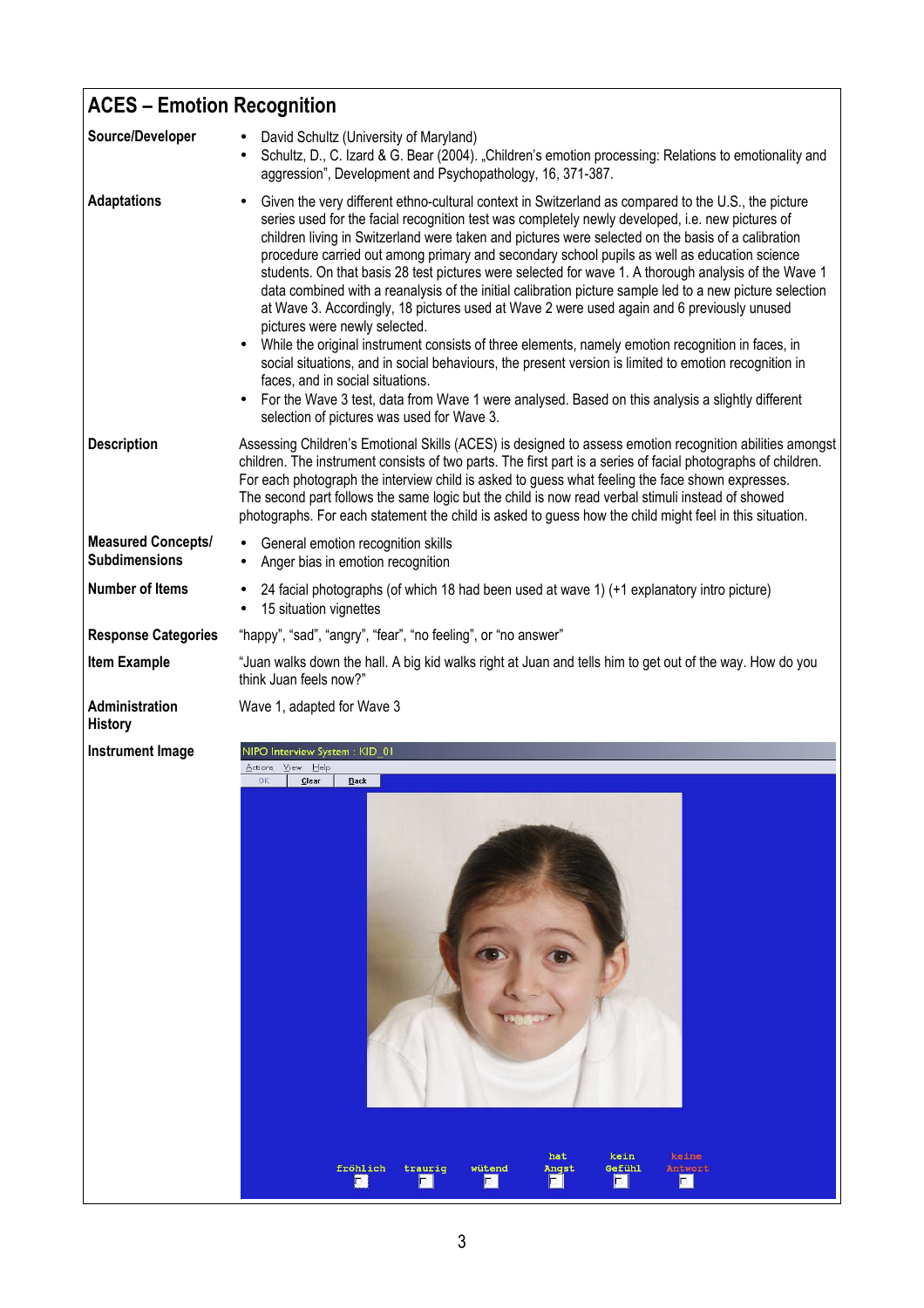| "How would you do it?" - Social Problem Solving   |                                                                                                                                                                                                                                                                                                                                                                                                                                                                                                                                                                                                                                                                                                                                                                                                |  |
|---------------------------------------------------|------------------------------------------------------------------------------------------------------------------------------------------------------------------------------------------------------------------------------------------------------------------------------------------------------------------------------------------------------------------------------------------------------------------------------------------------------------------------------------------------------------------------------------------------------------------------------------------------------------------------------------------------------------------------------------------------------------------------------------------------------------------------------------------------|--|
| Source/Developer                                  | Dodge, K.A. & Coie, D. (1987). "Social-information-processing factors in reactive and proactive<br>aggression in children's peer groups", Journal of Personality and Social Psychology, 53, 1146-1158.<br>Crick, N. R. & Dodge, K.A. (1996). "Social information-processing mechanisms on reactive and<br>$\bullet$<br>proactive aggression", Child Development, 67, 993-1002.                                                                                                                                                                                                                                                                                                                                                                                                                 |  |
| <b>Adaptations</b>                                | The number of situations was limited to four.<br>$\bullet$<br>A question measuring hostile attribution tendencies was added at wave 3.<br>٠<br>As done in Alsaker's study (University of Bern), children are first asked on their likely emotional<br>$\bullet$<br>arousal in the presented situation.<br>Some situational vignettes were adapted from Lösel (University of Erlangen-Nürnberg).<br>$\bullet$<br>The interviewing technique was adapted from Lösel's protocol. In particular, children were free to give<br>$\bullet$<br>as many answers as they wanted, i.e. they were not forced to give a specific number of answers.<br>Accordingly, the number of given answers can be used as a predictor variable.<br>Situation vignettes were completely redrawn for the z-proso study. |  |
| <b>Description</b>                                | "How would you do it?" consists of six potentially conflictive situation vignettes, each supported by a<br>drawing which is adapted for boys and girls. For each story, the child is asked to tell the interviewer how<br>he/she would feel in such a situation and how he/she would try to solve this conflict. The interviewer elicits<br>up to four different solutions. The responses are recorded as full text and simultaneously pre-coded by the<br>interviewer.                                                                                                                                                                                                                                                                                                                        |  |
| <b>Measured Concepts/</b><br><b>Subdimensions</b> | Hostile attribution bias (not measured at wave 1)<br>$\bullet$<br>Likely emotional arousal in potentially conflictive situations<br>Number and type of accessible behavioural responses in potentially conflictive situations<br>$\bullet$                                                                                                                                                                                                                                                                                                                                                                                                                                                                                                                                                     |  |
| <b>Number of Items</b>                            | 4 situational vignettes (instead of 6 at wave 1), each including:<br>1 question indicating attribution of othe's intent<br>1 question on emotional arousal and<br>up to 3 repeated questions on accessible behavioural responses (instead of 4 at wave 1)                                                                                                                                                                                                                                                                                                                                                                                                                                                                                                                                      |  |
| <b>Response Categories</b>                        | Feelings: Choice of one feeling among "happy", "sad", "angry", "fear", and "no feeling".<br>$\bullet$<br>Hostile Attribution: Open record of other's intent<br>٠<br>Conflict solutions: Open record and instant coding by the interviewer into one of the following six<br>categories: "aggressive", "socially competent", "punishment by an authority/adult", "intervention of an<br>authority/adult", "passive/inappropriate", and "irrelevant/other".                                                                                                                                                                                                                                                                                                                                       |  |
| <b>Item Example</b>                               | Pretend that this is you and that this is another child. The other child has been on the swing for a long,<br>long time and doesn't seem to want to share the swing with you. You would really like to play on the<br>swina.<br>How would you feel if this would happen to you? Would you rather feel happy, scared, angry, or sad?<br>What could you say or do so that you could play on the swing?                                                                                                                                                                                                                                                                                                                                                                                           |  |
| Administration<br><b>History</b>                  | Wave 1, Wave 3                                                                                                                                                                                                                                                                                                                                                                                                                                                                                                                                                                                                                                                                                                                                                                                 |  |
| <b>Instrument Image</b>                           |                                                                                                                                                                                                                                                                                                                                                                                                                                                                                                                                                                                                                                                                                                                                                                                                |  |
|                                                   |                                                                                                                                                                                                                                                                                                                                                                                                                                                                                                                                                                                                                                                                                                                                                                                                |  |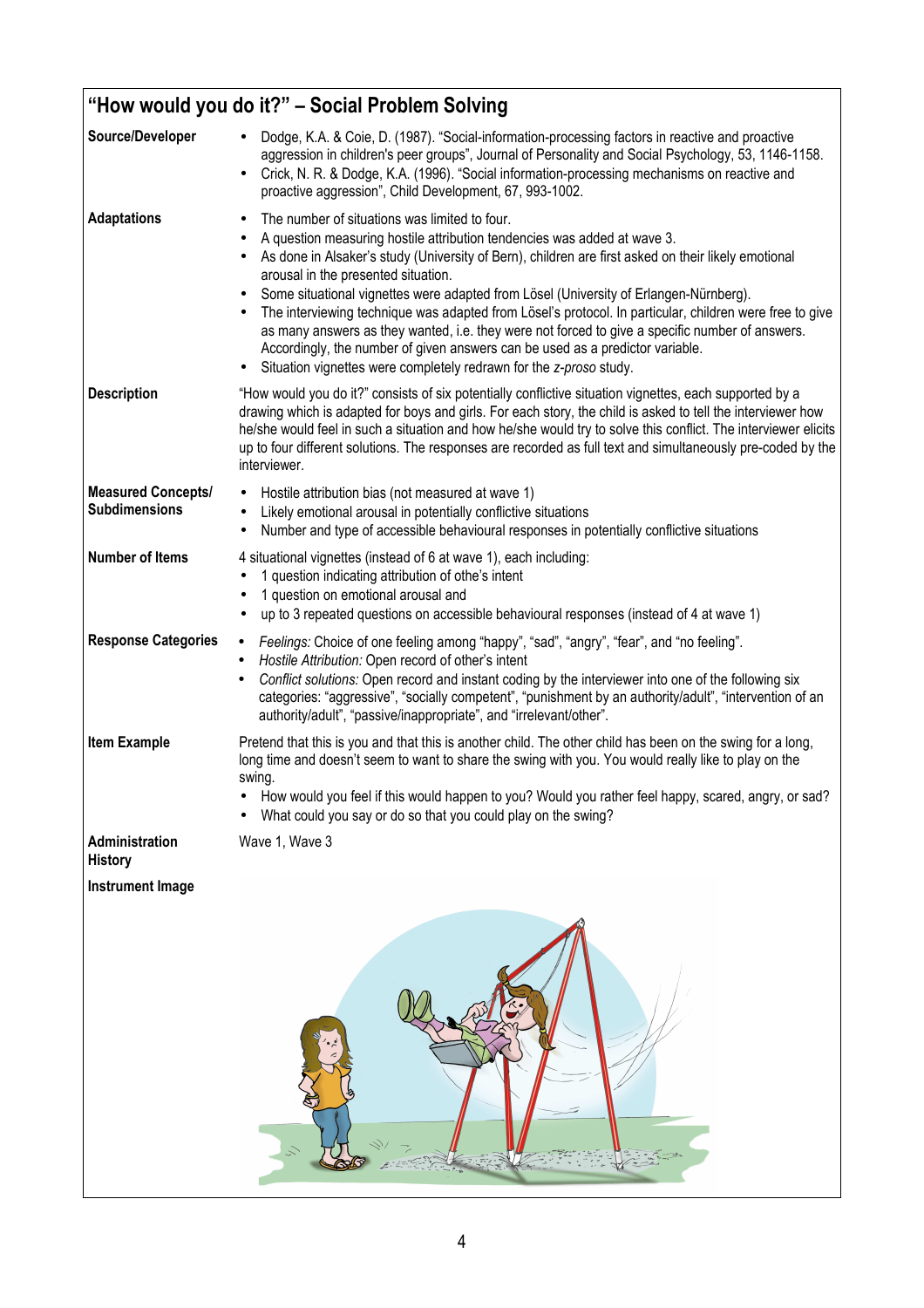## Parenting / Parental Violence

| Source/Developer                                  | z-proso Project Team, Adapted from Alabama Parenting Quesionnaire (APQ; Shelton, K. K., Frick, P. J., &<br>Wootton, J., 1996)                                                                                                                                                                                                                                                              |
|---------------------------------------------------|--------------------------------------------------------------------------------------------------------------------------------------------------------------------------------------------------------------------------------------------------------------------------------------------------------------------------------------------------------------------------------------------|
| <b>Description</b>                                | This instrument collects information about the adults living with the child and their parenting style.                                                                                                                                                                                                                                                                                     |
| <b>Measured Concepts/</b><br><b>Subdimensions</b> | • Adults living in the same household as the child<br>• Parenting style and general family climate<br>Parental sanctioning style and parental violence<br>$\bullet$                                                                                                                                                                                                                        |
| <b>Number of Items</b>                            | 1 item on adults living in the same household (filter question)<br>$\bullet$<br>9 items on parenting style<br>3 items per parent on parental sanctioning style and parental violence                                                                                                                                                                                                       |
| <b>Response Categories</b>                        | • Parenting style: 4-points Likert scale (from "never" to "often/always")<br>• Sanctioning style: multiple choice followed by 4-points Likert scale (from "never" to "often/always")                                                                                                                                                                                                       |
| <b>Item Example</b>                               | "How often does it happen that your mum takes you in her arms to hush you?"<br>$\bullet$<br>"How often does it happen that no one is at home when you come back from school?"<br>"How often does it happen that mum or dad help you with your homework?"<br>"What happens if you do something that enrages your dad?"<br>• "How often does it happen that your dad [confirmed behaviour]?" |
| Administration<br><b>History</b>                  | Wave 3                                                                                                                                                                                                                                                                                                                                                                                     |

| <b>Media Use</b>                                  |                                                                                                                                                                                                                                                                                       |
|---------------------------------------------------|---------------------------------------------------------------------------------------------------------------------------------------------------------------------------------------------------------------------------------------------------------------------------------------|
| Source/Developer                                  | z-proso Project Team; adapted from an instrument developed by the Kriminologische Forschungsstelle<br>Niedersachsen (KFN)                                                                                                                                                             |
| <b>Description</b>                                | This instrument assesses various media related dimensions.                                                                                                                                                                                                                            |
| <b>Measured Concepts/</b><br><b>Subdimensions</b> | Inventory of media in the house as well as in the bedroom of the child<br>$\bullet$<br>Age of the child when s/he received the equipment<br>Media use in terms of<br>$\bullet$ Time<br>Responsibility (age-based)<br>Preferred contents (computer games & TV)<br>Language preferences |
| <b>Number of Items</b>                            | 22                                                                                                                                                                                                                                                                                    |
| <b>Response Categories</b>                        | Different response categories:<br>Open answers<br>Likert-scale answers<br>YES / NO answers<br>$\bullet$<br>Multiple choice answers<br>$\bullet$                                                                                                                                       |
| <b>Item Example</b>                               | • "Do you have a TV in your room?"<br>"How many hours a day do you watch TV on a normal school day?"<br>$\bullet$<br>"Have you ever played adult games (age limit: 18 years)?"<br>$\bullet$                                                                                           |
| Administration<br><b>History</b>                  | Wave 3                                                                                                                                                                                                                                                                                |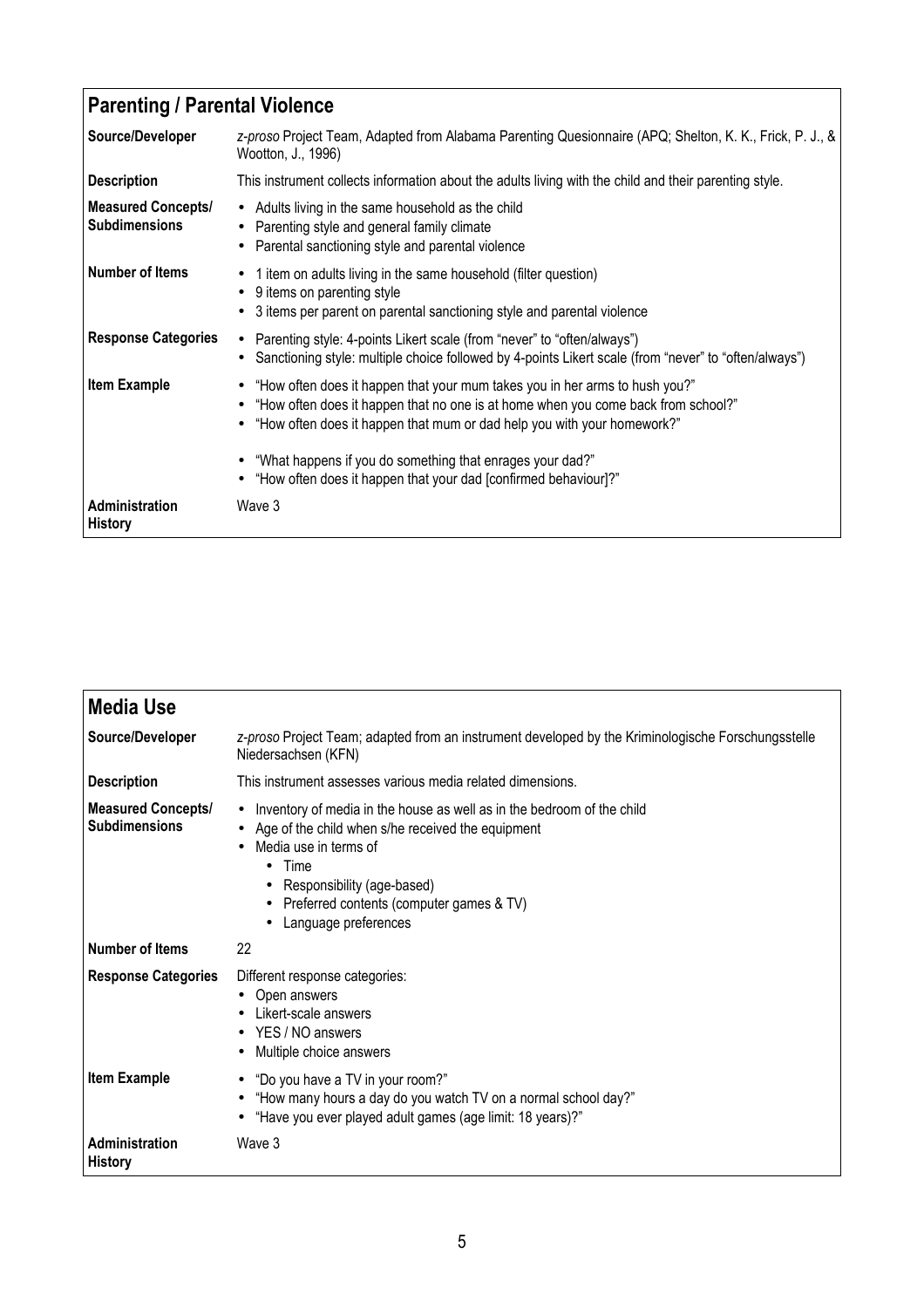| <b>Self-Control</b>                               |                                                                                                                                                                                                            |
|---------------------------------------------------|------------------------------------------------------------------------------------------------------------------------------------------------------------------------------------------------------------|
| Source/Developer                                  | Adapted from Grasmick et al. (1993)                                                                                                                                                                        |
| <b>Description</b>                                | Instrument to learn more about the child's personality and self-control.                                                                                                                                   |
| <b>Measured Concepts/</b><br><b>Subdimensions</b> | • Preference for physical activities<br>Preference for simple tasks<br>$\bullet$<br>Self-centredness<br>$\bullet$<br>Risk-seeking<br>٠<br>Impulsivity<br>Short Temper/Low Frustration Tolerance<br>Boredom |
| <b>Number of Items</b>                            |                                                                                                                                                                                                            |
| <b>Response Categories</b>                        | 4-points Likert scale (from "I am exactly like that" to "I am not at all like that")                                                                                                                       |
| <b>Item Example</b>                               | "You prefer to play outdoors rather than sitting at home reading."<br>$\bullet$<br>"You give up easily in front of a difficult task."<br>$\bullet$<br>"You are often bored and don't' know what to do."    |
| Administration<br><b>History</b>                  | Wave 3                                                                                                                                                                                                     |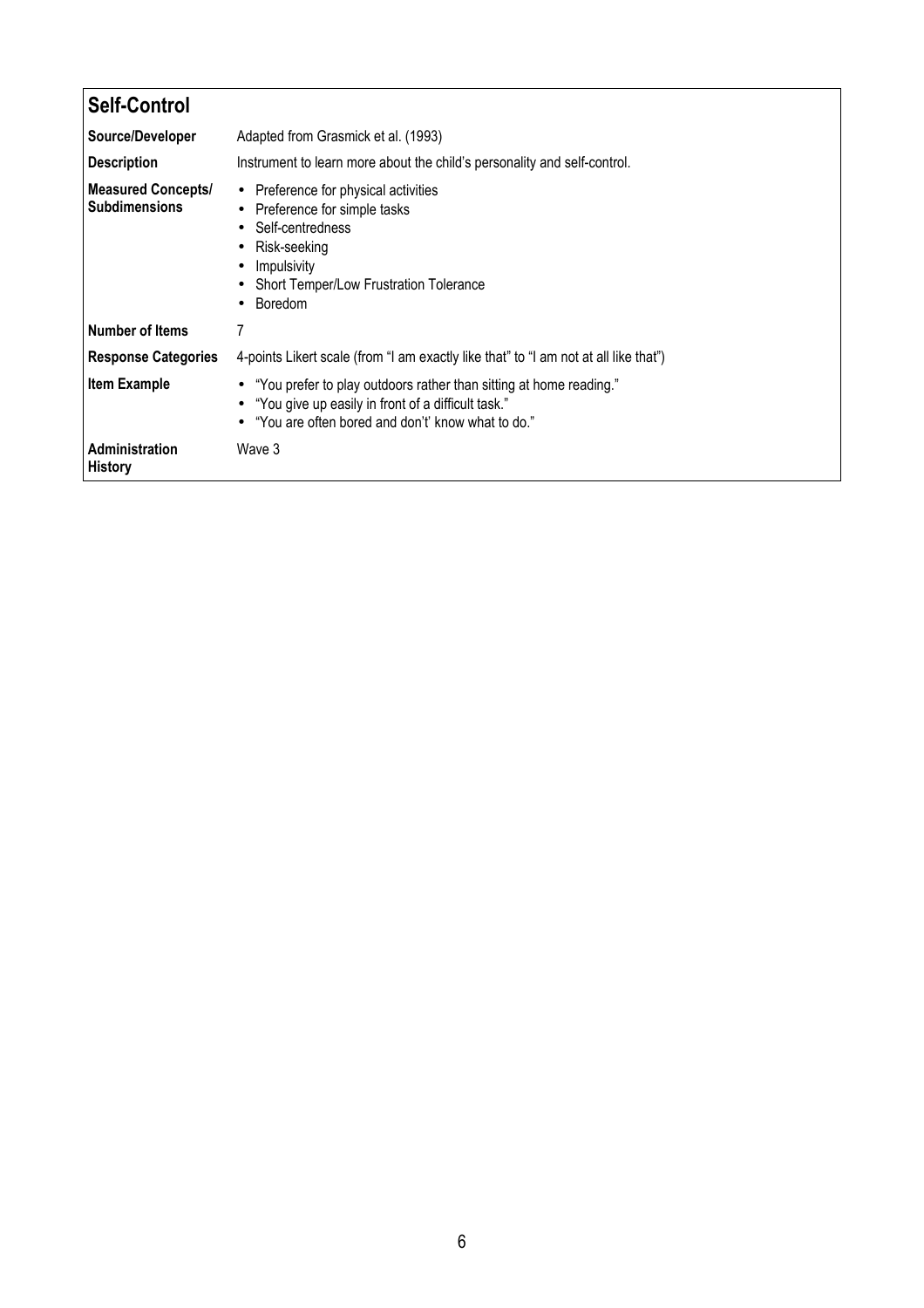| "Tom & Tina" – Adapted Social Behaviour Questionnaire |                                                                                                                                                                                                                                                                                                                                                                                                                                                                                                                                                                                                                                                                                                                                                                                                                                                                                                                                                                                                                                                                                                                                                                                                                                                                                                                                                            |
|-------------------------------------------------------|------------------------------------------------------------------------------------------------------------------------------------------------------------------------------------------------------------------------------------------------------------------------------------------------------------------------------------------------------------------------------------------------------------------------------------------------------------------------------------------------------------------------------------------------------------------------------------------------------------------------------------------------------------------------------------------------------------------------------------------------------------------------------------------------------------------------------------------------------------------------------------------------------------------------------------------------------------------------------------------------------------------------------------------------------------------------------------------------------------------------------------------------------------------------------------------------------------------------------------------------------------------------------------------------------------------------------------------------------------|
| Source/Developer                                      | Social Behaviour Questionnaire (item wordings):<br>Richard E. Tremblay (Université de Montréal)<br>٠<br>Tremblay, R. E., Loeber, R., Gagnon, C., Charlebois, P., Larivee, S. & LeBlanc, M. (1991). Disruptive<br>$\bullet$<br>boys with stable and unstable high fighting behavior patterns during junior elementary school. Journal<br>of Abnormal Child Psychology, 19, 285-300.<br>Child-friendly multimedia adaptation:<br>z-proso Project Team                                                                                                                                                                                                                                                                                                                                                                                                                                                                                                                                                                                                                                                                                                                                                                                                                                                                                                        |
| Description/<br>adaptations                           | "Tom and Tina" is a new instrument designed to measure self-reported problem behaviour amongst<br>primary-school children. It is an adapted computer-based multimedia version of Tremblay's Social<br>Behaviour Questionnaire that fits the needs of an anonymous assessment of pro- and anti-social<br>behaviours among primary school children. Basically, the instrument consists of a series of drawings that<br>display specific behaviours of a child called "Tom" or "Tina" depending on the child's gender. For each<br>drawing the child is asked by a voice recorded on the computer whether he/she happens to do what is<br>shown on the drawing. It is then asked the specific question pertaining to the drawing. There are "Yes" and<br>"No" buttons at the bottom of each screen and the child is instructed how to use them.<br>"Tom & Tina" comprehensively assesses the target child's social behaviour and focuses also on<br>prosociality, not only on problem behaviour. As compared to the original scale the more recent version<br>used in the z-proso study further allows assessing subtypes of aggression, such as indirect, reactive, and<br>instrumental aggression. The Social Behaviour Questionnaire is also repeatedly administered to teachers<br>(paper-and-pencil) and to the target child's primary caregiver (CAPI). |
| <b>Measured Concepts/</b><br><b>Subdimensions</b>     | Prosocial Behaviour<br>1. Prosocial Behaviour (Helping, Empathy)<br>Internalising Problem Behaviour<br>2. Anxiety<br>3. Depression<br>Attention-Deficit and Hyperactivity Disorder (ADHD)<br>4. Attention Deficit<br>5. Hyperactivity<br>Non-Aggressive Externalising Problem Behaviour<br>6. Non-Aggressive Conduct Disorder (Stealing, Lying, Vandalising)<br>7. Opposition/Defiance<br>Aggression<br>8. Physical Aggression<br>9. Indirect Aggression<br>10. Instrumental Aggressions/Dominance<br>11. Reactive Aggression<br>Psychopathy<br>12. Cruelty to Animals (as a psychopathy proxy)                                                                                                                                                                                                                                                                                                                                                                                                                                                                                                                                                                                                                                                                                                                                                            |
| <b>Number of Items</b>                                | 54                                                                                                                                                                                                                                                                                                                                                                                                                                                                                                                                                                                                                                                                                                                                                                                                                                                                                                                                                                                                                                                                                                                                                                                                                                                                                                                                                         |
| <b>Response Categories</b>                            | Yes/No                                                                                                                                                                                                                                                                                                                                                                                                                                                                                                                                                                                                                                                                                                                                                                                                                                                                                                                                                                                                                                                                                                                                                                                                                                                                                                                                                     |
| <b>Item Example</b>                                   | "Do you have to cry sometimes, just so like Tom/Tina?" (Anxiety)<br>"Have you ever stolen something in a store?" (Non-Aggressive CD)<br>"When you're mad at someone, do you sometimes say bad things behind the others' back?"<br>(Indirect Aggression)<br>"Do you easily recognise whether somebody is happy or sad?" (Prosociality)                                                                                                                                                                                                                                                                                                                                                                                                                                                                                                                                                                                                                                                                                                                                                                                                                                                                                                                                                                                                                      |
| Administration<br><b>History</b>                      | Wave 1, Wave 2 (except "Internalising Problem Behaviour" and "ADHD"), Wave 3                                                                                                                                                                                                                                                                                                                                                                                                                                                                                                                                                                                                                                                                                                                                                                                                                                                                                                                                                                                                                                                                                                                                                                                                                                                                               |
|                                                       | cont.                                                                                                                                                                                                                                                                                                                                                                                                                                                                                                                                                                                                                                                                                                                                                                                                                                                                                                                                                                                                                                                                                                                                                                                                                                                                                                                                                      |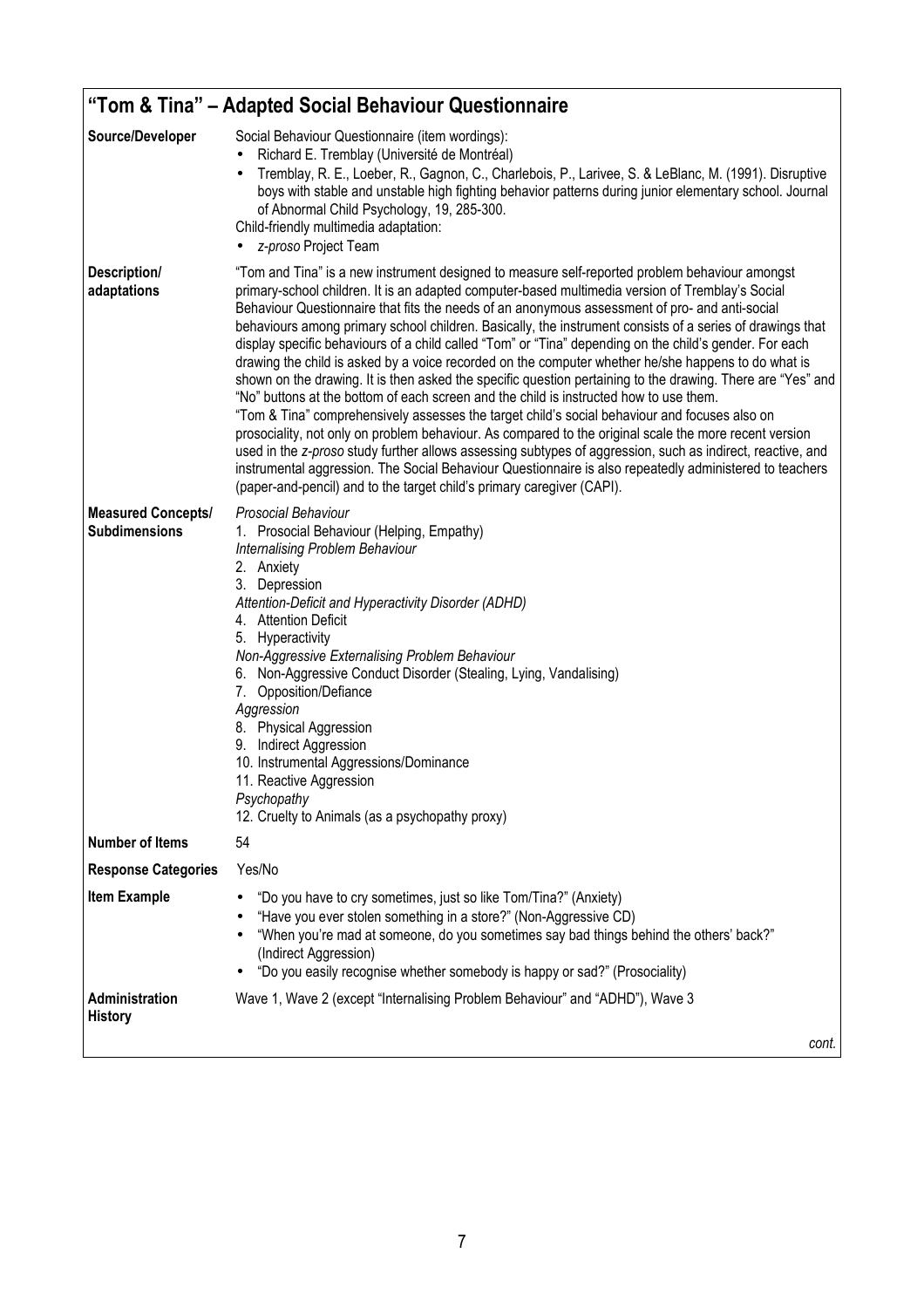

| Deviant Norms               |                                                                                                                                                                                                                                                  |
|-----------------------------|--------------------------------------------------------------------------------------------------------------------------------------------------------------------------------------------------------------------------------------------------|
| Source/Developer            | z-proso Project Team                                                                                                                                                                                                                             |
| Description/<br>adaptations | A short assessment of how serious a child judges socially deviant behaviour and how s/he thinks parents<br>and friends see these behaviours.                                                                                                     |
| Number of Items             | $2*3$                                                                                                                                                                                                                                            |
| <b>Response Categories</b>  | 4-points Likert scale (from "not serious at all" to "very serious")                                                                                                                                                                              |
| <b>Item Example</b>         | "How serious is it if a child takes something from a grocery shop without paying for it?"<br>$\bullet$<br>"What would your friends say: How serious is it if a child takes something from a grocery shop<br>$\bullet$<br>without paying for it?" |
| Administration<br>History   | Wave 3                                                                                                                                                                                                                                           |